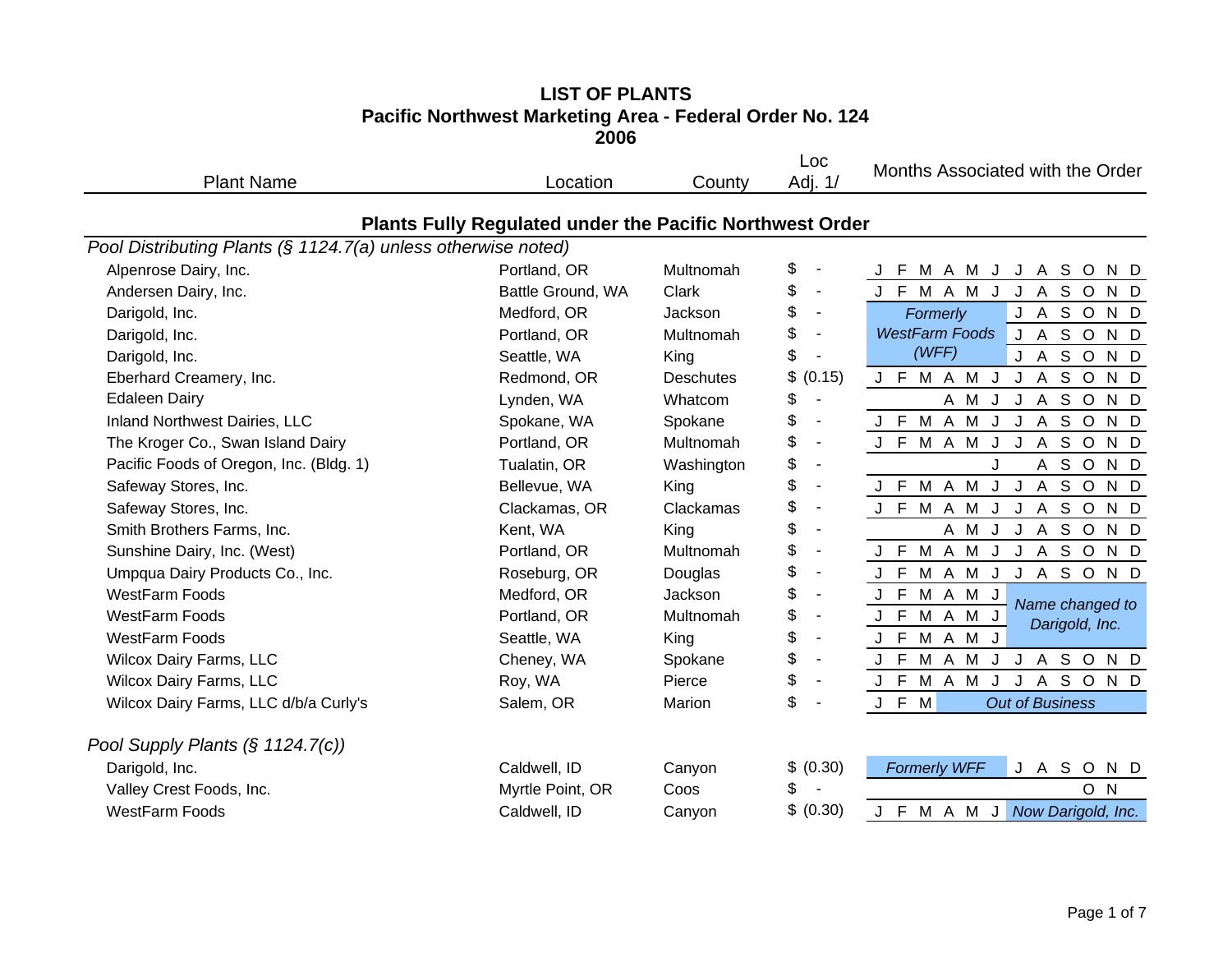| <b>Plant Name</b>                                                  |         | Location                                                                                                                                    | County                 | Loc<br>Adj. 1/                 | Months Associated with the Order                   |
|--------------------------------------------------------------------|---------|---------------------------------------------------------------------------------------------------------------------------------------------|------------------------|--------------------------------|----------------------------------------------------|
|                                                                    |         | Plants Fully Regulated under the Pacific Northwest Order (continued)                                                                        |                        |                                |                                                    |
| Cooperative Pool Manufacturing Plants (§ 1124.7(d))                |         |                                                                                                                                             |                        |                                |                                                    |
| Columbia River Processing, Inc.                                    |         | Boardman, OR                                                                                                                                | <b>Morrow</b>          | \$ (0.15)                      | F M A M<br>J A                                     |
| Darigold, Inc.                                                     |         | Chehalis, WA                                                                                                                                | Lewis                  | \$<br>$\sim$                   | J A S O N D<br>Formerly                            |
| Darigold, Inc.                                                     |         | Lynden, WA                                                                                                                                  | Whatcom                | \$<br>$\sim$                   | <b>WestFarm Foods</b><br>J A S O<br>N <sub>D</sub> |
| Darigold, Inc.                                                     |         | Sunnyside, WA                                                                                                                               | Yakima                 | \$ (0.15)                      | (WFF)<br>O N<br>J A                                |
| <b>Farmers Cooperative Creamery</b>                                |         | McMinnville, OR                                                                                                                             | Yamhill                | \$                             | J A S O<br>J F M A M J<br>N D                      |
| Tillamook County Creamery Assn.                                    |         | Tillamook, OR                                                                                                                               | Tillamook              | \$<br>$\blacksquare$           | J F M A M<br>O N<br>J<br>J A                       |
| WestFarm Foods                                                     |         | Chehalis, WA                                                                                                                                | Lewis                  | \$                             | J F M A M J                                        |
| WestFarm Foods                                                     |         | Lynden, WA                                                                                                                                  | Whatcom                | \$<br>$\overline{\phantom{a}}$ | Name changed to<br>J F M A M J<br>Darigold, Inc.   |
| <b>WestFarm Foods</b>                                              |         | Sunnyside, WA                                                                                                                               | Yakima                 | \$ (0.15)                      | J F M A M J                                        |
|                                                                    |         | <b>Qualified Cooperatives under the Pacific Northwest Order</b>                                                                             |                        |                                |                                                    |
| Cooperative Associations (Qualified Pursuant to § 1124.18)         |         |                                                                                                                                             |                        |                                |                                                    |
| Dairy Farmers of America, Inc.                                     |         |                                                                                                                                             | Kansas City, MO        |                                | J F M A M J J A S O N D                            |
| <b>Farmers Cooperative Creamery</b>                                |         |                                                                                                                                             | McMinnville, OR        |                                | J F M A M<br>$\mathsf J$<br>J A S O<br>N D         |
| Northwest Dairy Association                                        |         |                                                                                                                                             | Seattle, WA            |                                | J F M A M J J A S O<br>N D                         |
| Northwest Independent Milk Producers Association                   |         |                                                                                                                                             | Mount Vernon, WA       |                                | J F M A M J J A S O N D                            |
| <b>Tillamook County Creamery Association</b>                       |         |                                                                                                                                             | Tillamook, OR          |                                | J F M A M J<br>J<br>A S O N D                      |
| Cooperative Reserve Supply Units (Qualified Pursuant to § 1124.11) |         |                                                                                                                                             |                        |                                |                                                    |
| Northwest Independent Milk Producers Association                   |         |                                                                                                                                             | Mount Vernon, WA       |                                | J F M A M J J A S O N D                            |
|                                                                    |         | Plants Fully Regulated under Other Federal Orders Distributing or Transferring<br>Fluid Milk Products into the Marketing Area (§ 1124.8(a)) |                        |                                |                                                    |
| Farmland Dairies, LLC, d/b/a Parmalat                              |         |                                                                                                                                             |                        |                                |                                                    |
| <b>Grand Rapids</b>                                                | F.O. 33 | Grand Rapids, MI                                                                                                                            | Kent                   | \$ (0.10)                      | J F M A M J J A S O<br>N D                         |
| <b>HP Hood LLC</b>                                                 | F.O. 1  | Winchester, VA                                                                                                                              | <b>Winchester City</b> | \$0.90                         | $\circ$<br>D                                       |
| Jasper Products, LLC                                               | F.O. 33 | Joplin, MO                                                                                                                                  | Jasper                 | \$0.30                         | S O                                                |
| Lifeway Foods, Inc.                                                | F.O. 30 | Morton Grove, IL                                                                                                                            | Cook                   | \$ (0.10)                      | J F M A M J J A S O N D                            |
| Meadow Gold Dairies, Inc.                                          | F.O. 32 | Englewood, CO                                                                                                                               | Arapahoe               | \$<br>0.65                     | S O<br>J F M A M J<br>J A<br>N D                   |
|                                                                    |         |                                                                                                                                             |                        |                                |                                                    |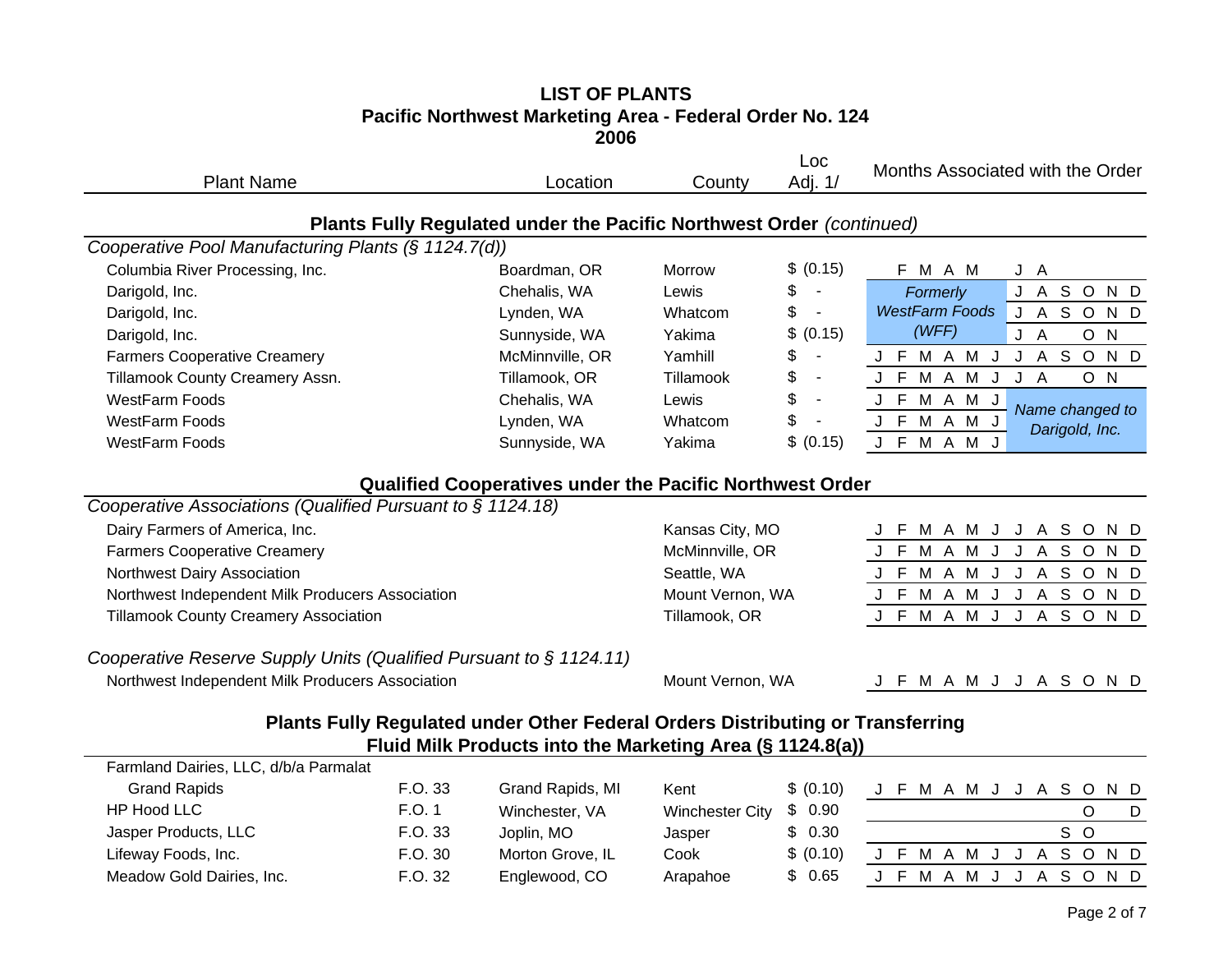| <b>Plant Name</b>                                         |          | Location                                                                                                                                                | County         | Loc<br>Adj. 1/                 | Months Associated with the Order                           |
|-----------------------------------------------------------|----------|---------------------------------------------------------------------------------------------------------------------------------------------------------|----------------|--------------------------------|------------------------------------------------------------|
|                                                           |          | Plants Fully Regulated under Other Federal Orders Distributing or Transferring<br>Fluid Milk Products into the Marketing Area (§ 1124.8(a)) (continued) |                |                                |                                                            |
| Morningstar Foods, Inc.                                   | F.O. 7   | Murray, KY                                                                                                                                              | Calloway       | \$0.50                         | J A S O N D<br>M<br>J                                      |
| Pride of Main Street Dairy, LLC                           | F.O. 30  | Sauk Centre, MN                                                                                                                                         | <b>Stearns</b> | \$ (0.20)                      | J F M A M J<br>J A S O<br>N D                              |
| Safeway Stores, Inc.                                      | F.O. 131 | Tempe, AZ                                                                                                                                               | Maricopa       | \$<br>0.45                     | ${\sf N}$                                                  |
| Schroeder Milk Company, Inc.                              | F.O. 30  | Maplewood, MN                                                                                                                                           | Ramsey         | \$ (0.20)                      | S O<br>A                                                   |
| <b>Shamrock Foods Company</b>                             | F.O. 131 | Phoenix, AZ                                                                                                                                             | Maricopa       | \$<br>0.45                     | J F<br>M A M<br>J A<br>SOND<br>$\mathsf{J}$                |
| <b>WestFarm Foods</b>                                     | F.O. 126 | Boise, ID                                                                                                                                               | Ada            | \$ (0.30)                      | M                                                          |
|                                                           |          | Producer-Handler Plants under the Pacific Northwest Order (§ 1124.8(b) & .10)                                                                           |                |                                |                                                            |
| Aurora Organic Dairy                                      |          | Platteville, CO                                                                                                                                         | Weld           | \$0.55                         | J F M A M J J A S O N D                                    |
| Graafstra Dairy, Inc. (d/b/a Country Charm Dairy)         |          | Arlington, WA                                                                                                                                           | Snohomish      | \$<br>$\blacksquare$           | $J$ F<br>M A<br><b>Out of Business</b>                     |
| Garn L. Gilbert, et. Al (d/b/a Country Morning Farms)     |          | Othello, WA                                                                                                                                             | Adams          | \$<br>(0.15)                   | J F<br>M A M J J A S O N D                                 |
| Edward and/or Aileen Brandsma (d/b/a Edaleen Dairy)       |          | Lynden, WA                                                                                                                                              | Whatcom        | \$                             | J F<br>M                                                   |
| Faith Dairy, Inc.                                         |          | Tacoma, WA                                                                                                                                              | Pierce         | \$                             | J F<br>M A M<br>A S O<br>$\mathsf{J}$<br>N D<br>J          |
| Lochmead Farms, Inc. (d/b/a Lochmead Dairy)               |          | Junction City, OR                                                                                                                                       | Lane           | \$                             | J A S O N D<br>J F<br>M A M<br>$\mathsf{J}$                |
| Robert J. Mallorie, et al. (d/b/a Mallorie's Dairy, Inc.) |          | Silverton, OR                                                                                                                                           | Marion         | \$                             | J F<br>M A M J<br>J A S O N D                              |
| Noris Dairy, Inc.                                         |          | Scio, OR                                                                                                                                                | Linn           | \$                             | M A M J J A S O N D<br>J F                                 |
| Smith Brothers Farms, Inc.                                |          | Kent, WA                                                                                                                                                | King           | \$                             | J F M                                                      |
|                                                           |          | Partially Regulated Distributing Plants under the Pacific Northwest Order (§ 1124.8(c))                                                                 |                |                                |                                                            |
| Cacique, Inc.                                             |          | City of Industry, CA                                                                                                                                    | Los Angeles    | \$0.20                         | J F M A M J J A S O N D                                    |
| Country Classic Dairies, Inc.                             |          | Bozeman, MT                                                                                                                                             | Gallatin       | \$ (0.30)                      | J F M A M J J A S O N D                                    |
| Crystal Cream & Butter Company                            |          | Sacramento, CA                                                                                                                                          | Sacramento     | \$ (0.20)                      | O N D                                                      |
| The Dannon Company, Inc.                                  |          | Fort Worth, TX                                                                                                                                          | Tarrant        | \$<br>1.10                     | $\mathsf{S}$<br>$\mathbf{J}$<br>M                          |
| The Dannon Company, Inc.                                  |          | West Jordan, UT                                                                                                                                         | Salt Lake      | \$<br>$\blacksquare$           | J F<br>$\mathsf{S}$<br>M A M<br>J A<br>J<br>$\circ$<br>N D |
| Darigold, Inc.                                            |          | Boise, ID                                                                                                                                               | Ada            | \$ (0.30)                      | S O<br><b>Formerly WFF</b><br>$\overline{A}$<br>N D<br>J   |
| Farmdale Creamery, Inc.                                   |          | San Bernardino, CA                                                                                                                                      | San Bernardino | \$ (0.10)                      | S O<br>M A M J<br>J F<br>J A<br>N D                        |
| Gossner Foods, Inc.                                       |          | Logan, UT                                                                                                                                               | Cache          | \$<br>$\overline{\phantom{a}}$ | J A S O N D<br>J F M A M J                                 |
| Heritage Foods, LLC                                       |          | Santa Ana, CA                                                                                                                                           | Orange         | \$<br>0.20                     | J F<br>M A M<br>S O<br>N D<br>J<br>J<br>$\mathsf{A}$       |
| Jasper Products, LLC                                      |          | Joplin, MO                                                                                                                                              | Jasper         | 0.30<br>\$                     | J F M A M J<br>N D<br>A                                    |
|                                                           |          |                                                                                                                                                         |                |                                |                                                            |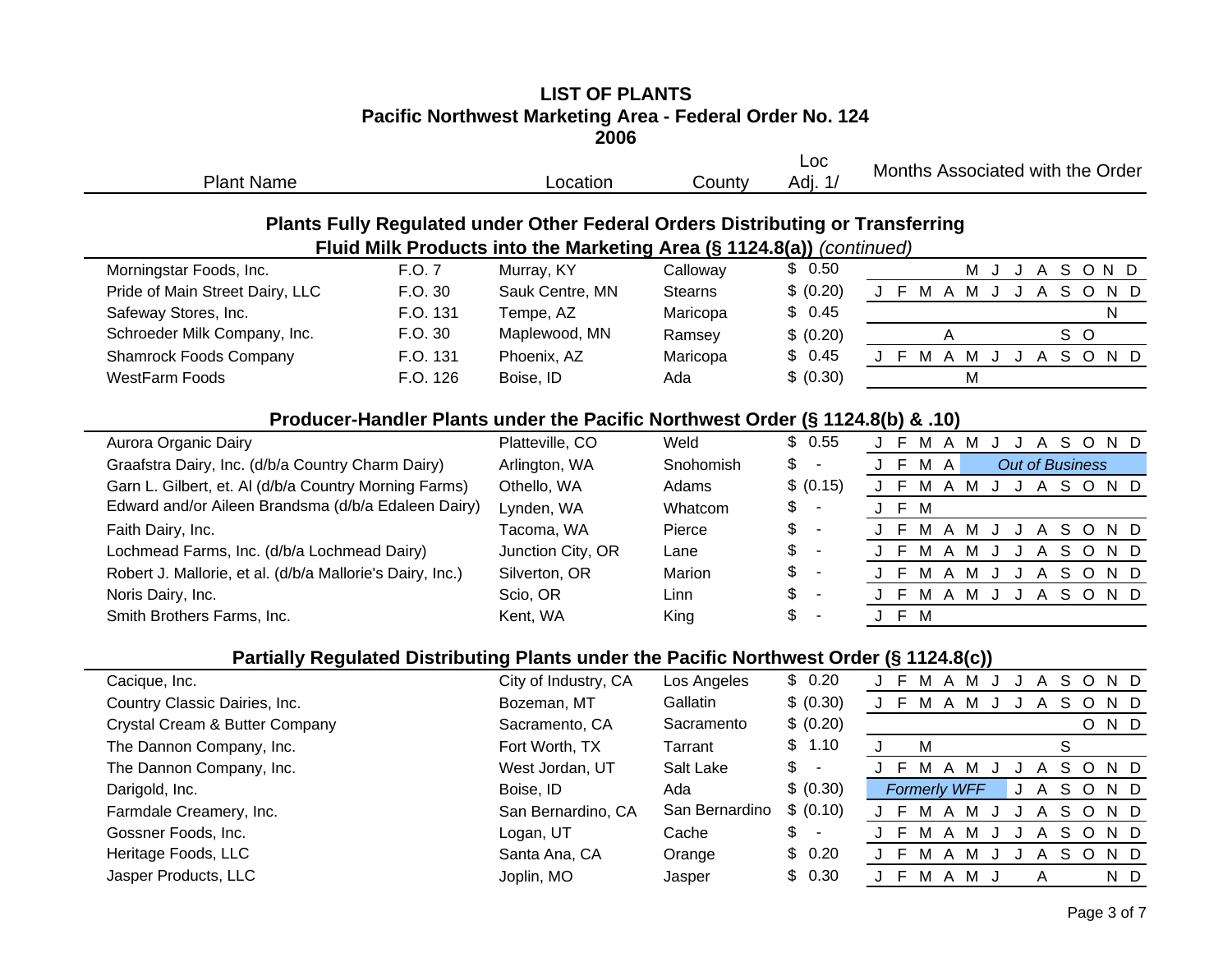| <b>Plant Name</b>                                                                                   | Location                                                      | County         | Loc<br>Adj. 1/ | Months Associated with the Order                       |
|-----------------------------------------------------------------------------------------------------|---------------------------------------------------------------|----------------|----------------|--------------------------------------------------------|
| Partially Regulated Distributing Plants under the Pacific Northwest Order (§ 1124.8(c)) (continued) |                                                               |                |                |                                                        |
| Kohler Mix Specialties, Inc.                                                                        | White Bear Lake, MN                                           | Ramsey         | \$ (0.20)      | J F<br>A                                               |
| The Kroger Co., Layton Dairy                                                                        | Layton, UT                                                    | Davis          | \$             | M<br>S.<br>$\circ$<br>N D<br>A<br>J                    |
| Meadow Gold Dairies, Inc.                                                                           | Boise, ID                                                     | Ada            | \$ (0.30)      | S<br>M<br>$\circ$<br>N D<br>- F<br>M<br>Α<br>A         |
| Meadow Gold Dairies, Inc.                                                                           | Kalispell, MT                                                 | Flat Head      | \$ (0.30)      | S.<br>M<br>$\circ$<br>N D<br>м<br>A<br>A               |
| <b>Model Dairy</b>                                                                                  | Reno, NV                                                      | Washoe         | \$ (0.20)      | N D                                                    |
| Morningstar Foods, Inc.                                                                             | Gustine, CA                                                   | Merced         | \$ (0.20)      | A M<br>S O<br>-F<br>M<br>N D<br>$\mathsf{A}$<br>J<br>J |
| Morningstar Foods, Inc.                                                                             | Sulphur Springs, TX                                           | <b>Hopkins</b> | \$<br>1.10     | J F                                                    |
| Pacific Foods of Oregon, Inc. (Bldg. 1)                                                             | Tualatin, OR                                                  | Washington     | \$             | F M A<br>J                                             |
| <b>Rockview Farms</b>                                                                               | Downey, CA                                                    | Los Angeles    | \$0.20         | N D                                                    |
| <b>Straus Family Creamery</b>                                                                       | Marshall, CA                                                  | Sonoma         | \$ (0.10)      | J F<br>M A M<br>N D<br>S O<br>A<br>J                   |
| Sunshine Dairy, Inc. (East)                                                                         | Portland, OR                                                  | Multnomah      | \$             | S O<br>A<br>J                                          |
| <b>WestFarm Foods</b>                                                                               | Boise, ID                                                     | Ada            | \$ (0.30)      | J F M A<br>Now Darigold, Inc.<br>JI                    |
| <b>WhiteWave Foods</b>                                                                              | City of Industry, CA                                          | Los Angeles    | \$0.20         | S O<br>N D<br>M<br>$\mathsf{A}$<br>J.<br>J             |
|                                                                                                     | Exempt Plants under the Pacific Northwest Order (§ 1124.8(e)) |                |                |                                                        |
| Dopitio Essaio of Orogon, Ing. (DIda, 1)                                                            | $T_{\text{total}}$                                            | $M = -1$       |                | <b>A</b>                                               |

| Pacific Foods of Oregon, Inc. (Bldg. 1) | <b>Fualatin, OR</b> | Washington |    |  |     |     |  |  |             |     |  |
|-----------------------------------------|---------------------|------------|----|--|-----|-----|--|--|-------------|-----|--|
| <b>Springfield Creamery</b>             | Eugene, OR          | ∟ane       | Jэ |  | MA  | MJ. |  |  | J A S O N D |     |  |
| Sunshine Dairy, Inc. (East)             | Portland, OR        | Multnomah  |    |  | MA. |     |  |  |             | ND. |  |
| <b>Washington State University</b>      | Pullman, WA         | Whitman    |    |  | MA. | MJ  |  |  | ASOND       |     |  |

1/ Location adjustments are relative to King County, Washington, Class I differential of \$1.90.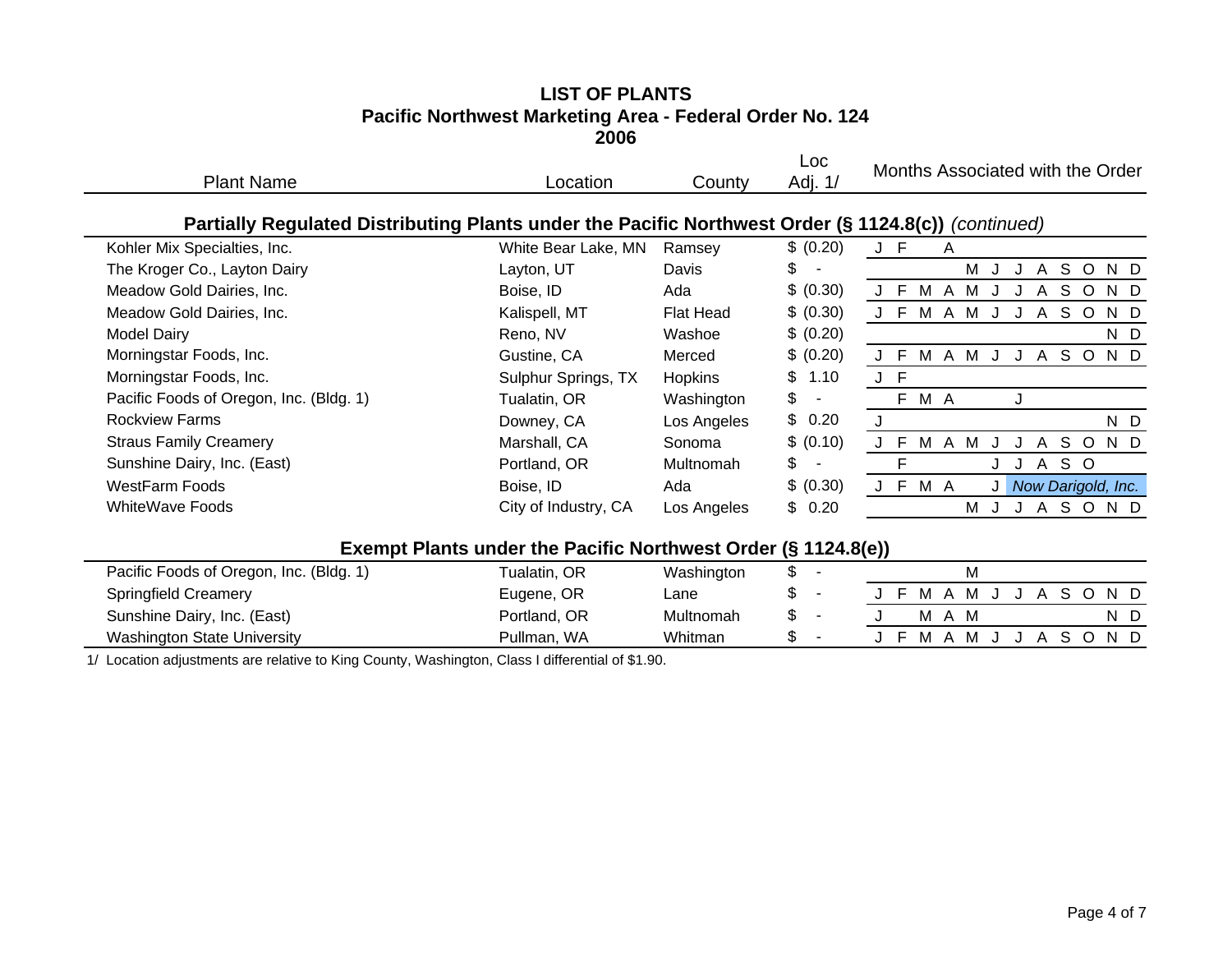# **LIST OF PLANTS Arizona\* Marketing Area - Federal Order No. 131 2006**

| <b>Plant Name</b>                                             |                                                           | Location                                                                       | County                 | Loc<br>Adj. 1/       | Months Associated with the Order                                     |
|---------------------------------------------------------------|-----------------------------------------------------------|--------------------------------------------------------------------------------|------------------------|----------------------|----------------------------------------------------------------------|
|                                                               |                                                           | Plants Fully Regulated under the Arizona Order*                                |                        |                      |                                                                      |
| Pool Distributing Plants (§ 1131.7(a) unless otherwise noted) |                                                           |                                                                                |                        |                      |                                                                      |
| (h) GH Processing                                             |                                                           | Yuma, AZ                                                                       | Yuma                   | \$ (0.25)            | M J J A S O<br>N D                                                   |
| The Kroger Co., Tolleson Dairy                                |                                                           | Tolleson, AZ                                                                   | Maricopa               | \$<br>$\blacksquare$ | J F M A<br>M J<br>J<br>$\mathsf{A}$<br>$\mathsf S$<br>$\circ$<br>N D |
| Safeway Stores, Inc.                                          |                                                           | Tempe, AZ                                                                      | Maricopa               | \$<br>$\mathbf{u}$   | J F M A M J<br>J A S O<br>N D                                        |
| Sarah Farms                                                   |                                                           | Yuma, AZ                                                                       | Yuma                   | \$<br>(0.25)         | A M J<br>J A S O<br>N D                                              |
| <b>Shamrock Foods Company</b>                                 |                                                           | Phoenix, AZ                                                                    | Maricopa               | \$                   | J F M A M J J A S O N D                                              |
| Cooperative Pool Manufacturing Plants (§ 1131.7(d))           |                                                           |                                                                                |                        |                      |                                                                      |
| United Dairymen of Arizona                                    |                                                           | Tempe, AZ                                                                      | Maricopa               | \$                   | J F M A M J J A S O N D                                              |
|                                                               |                                                           | Qualified Cooperatives under the Arizona Order*                                |                        |                      |                                                                      |
| Cooperative Associations (Qualified Pursuant to § 1131.18)    |                                                           |                                                                                |                        |                      |                                                                      |
| United Dairymen of Arizona                                    |                                                           |                                                                                | Tempe, AZ              |                      | J F M A M J J A S O N D                                              |
|                                                               |                                                           | Plants Fully Regulated under Other Federal Orders Distributing or Transferring |                        |                      |                                                                      |
|                                                               | Fluid Milk Products into the Marketing Area (§ 1131.8(a)) |                                                                                |                        |                      |                                                                      |
| <b>Farmer's Dairy</b>                                         |                                                           |                                                                                |                        |                      |                                                                      |
|                                                               | F.O. 126                                                  | El Paso, TX                                                                    | El Paso                | \$ (0.10)            | J F M A M                                                            |
| Farmland Dairies, LLC, d/b/a Parmalat                         |                                                           |                                                                                |                        |                      |                                                                      |
| <b>Grand Rapids</b>                                           | F.O. 33                                                   | Grand Rapids, MI                                                               | Kent                   | \$ (0.55)            | J F M<br>J J A S<br>N D                                              |
| <b>HP Hood LLC</b>                                            | F.O. 1                                                    | Winchester, VA                                                                 | <b>Winchester City</b> | 0.45<br>\$           | N D<br>$\circ$                                                       |
| Jasper Products, LLC                                          | F.O. 33                                                   | Joplin, MO                                                                     | Jasper                 | \$ (0.15)            | S O                                                                  |
| Lifeway Foods, Inc.                                           | F.O. 30                                                   | Morton Grove, IL                                                               | Cook                   | \$ (0.55)            | A                                                                    |
| Meadow Gold Dairies, Inc.                                     | F.O. 32                                                   | Englewood, CO                                                                  | Arapahoe               | \$<br>0.20           | M                                                                    |
| Milk Products of Alabama                                      | F.O. 7                                                    | Decatur, AL                                                                    | Morgan                 | \$<br>0.55           | M                                                                    |
| <b>Promised Land Dairy</b>                                    | F.O. 126                                                  | Floresville, TX                                                                | Bexar                  | \$<br>1.10           | J F M A M J<br>J A S O<br>N D                                        |
| Safeway Stores, Inc.                                          | F.O. 32                                                   | Denver, CO                                                                     | Denver                 | \$<br>0.20           | F M A M J J A S O N<br>J                                             |
| Schroeder Milk Company, Inc.                                  | F.O. 30                                                   | Maplewood, MN                                                                  | Ramsey                 | \$ (0.65)            | J<br>A S O N D                                                       |
| <b>Western Quality Foods</b>                                  | F.O. 126                                                  | Cedar City, UT                                                                 | <b>Iron</b>            | \$ (0.75)            | J A S O N D<br>J F M<br>M J                                          |
| <b>WestFarm Foods</b>                                         | F.O. 126                                                  | Boise, ID                                                                      | Ada                    | \$ (0.75)            | M                                                                    |
| <b>WestFarm Foods</b>                                         | F.O. 124                                                  | Portland, OR                                                                   | Multnomah              | \$ (0.55)            | A M                                                                  |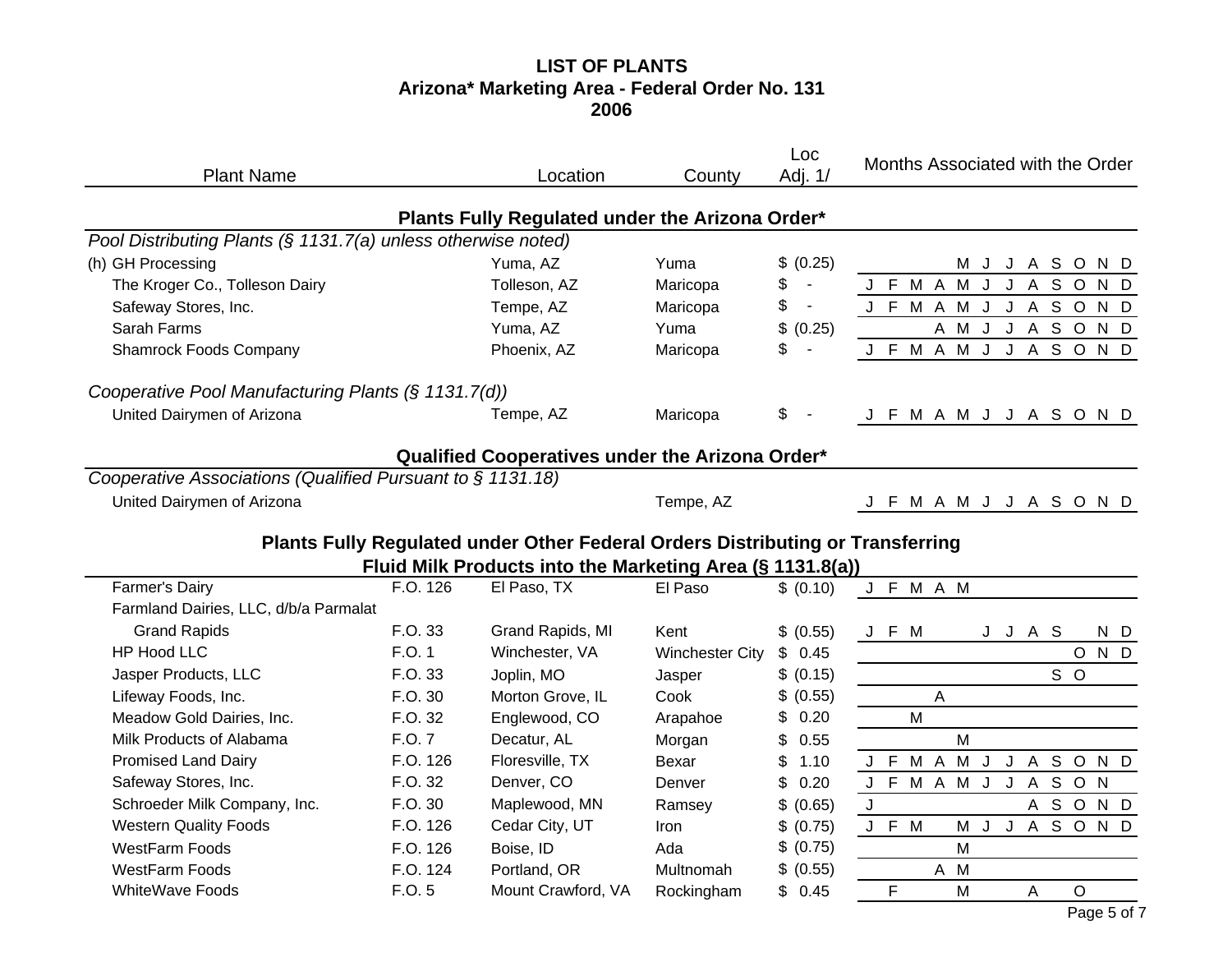# **LIST OF PLANTS Arizona\* Marketing Area - Federal Order No. 131 2006**

| <b>Plant Name</b>                                                              | Location                         | County         | Loc<br>Adj. 1/ | Months Associated with the Order               |
|--------------------------------------------------------------------------------|----------------------------------|----------------|----------------|------------------------------------------------|
| Producer-Handler Plants under the Arizona Order* (§ 1131.8(b) & .10)           |                                  |                |                |                                                |
| Aurora Organic Dairy                                                           | Platteville, CO                  | Weld           | \$0.10         | J F M A                                        |
| Hettinga, Hein and Ellen (d/b/a Sarah Farms)                                   | Yuma, AZ                         | Yuma           | \$ (0.25)      | J F M                                          |
| <b>Sunrise Dairy</b>                                                           | Taylor, AZ                       | Navajo         | \$ (0.45)      | J F M A M J J A S O N D                        |
| Partially Regulated Distributing Plants under the Arizona Order* (§ 1131.8(c)) |                                  |                |                |                                                |
| Alta Dena Certified Dairy                                                      | City of Industry, CA             | Los Angeles    | \$ (0.25)      | SOND<br>J F M A M<br>J<br>J A                  |
| Anderson Dairy                                                                 | Las Vegas, NV                    | Clark          | (0.35)<br>\$   | <b>M J J A S O N D</b>                         |
| Aurora Organic Dairy                                                           | Platteville, CO                  | Weld           | \$<br>0.10     | M<br>J<br>ASOND<br>J                           |
| Cacique, Inc.                                                                  | City of Industry, CA             | Los Angeles    | \$<br>(0.25)   | <b>MAMJJASOND</b><br>J F                       |
| Country Classic Dairies, Inc.                                                  | Bozeman, MT                      | Gallatin       | \$<br>(0.75)   | J F M A                                        |
| Cream o'Weber, Inc.                                                            | Salt Lake City, UT               | Salt Lake      | \$<br>(0.45)   | J F M A                                        |
| Crystal Cream & Butter Company                                                 | Sacramento, CA                   | Sacramento     | (0.20)<br>\$   | OND                                            |
| The Dannon Company, Inc.                                                       | Ft. Worth, TX                    | Tarrant        | \$<br>0.65     | S<br>M A<br>J                                  |
| The Dannon Company, Inc.                                                       | West Jordan, UT                  | Salt Lake      | \$ (0.45)      | J F M A M J<br>S O<br>N D                      |
| Darigold, Inc.                                                                 | Boise, ID                        | Ada            | (0.75)<br>\$   | J A<br><b>Formerly WFF</b><br>S O<br>N D       |
| Farmdale Creamery, Inc.                                                        | San Bernardino, CA               | San Bernardino | \$ (0.55)      | J F M A M J<br>J A S O<br>N D                  |
| Gossner Foods, Inc.                                                            | Logan, UT                        | Cache          | \$ (0.45)      | M A M J<br>J A S O<br>J F<br>N D               |
| <b>Heartland Farms</b>                                                         | City of Industry, CA             | Los Angeles    | \$ (0.25)      | M A M<br>J<br>J A S O<br>J F<br>N D            |
| Heritage Foods, LLC                                                            | Santa Ana, CA                    | Orange         | \$<br>(0.25)   | M A M<br>J F<br>$\mathsf{J}$<br>J A S O<br>N D |
| Jasper Products, LLC                                                           | Joplin, MO                       | Jasper         | \$<br>(0.15)   | F<br>M A<br>J J A<br>N D                       |
| Jersey Maid Milk Products, Inc.                                                | City of Commerce, CA Los Angeles |                | \$ (0.25)      | J F<br>M A                                     |
| Kohler Mix Specialties, Inc.                                                   | White Bear Lake, MN              | Ramsey         | \$ (0.65)      | J F<br>A M                                     |
| The Kroger Co., Layton Dairy                                                   | Layton, UT                       | Davis          | \$<br>(0.45)   | M<br>J A S O<br>$\mathsf{J}$<br>N D            |
| Meadow Gold Dairies, Inc.                                                      | Las Vegas, NV                    | Clark          | \$<br>(0.35)   | M<br>J<br><b>JASOND</b>                        |
| Meadow Gold Dairies, Inc.                                                      | Salt Lake City, UT               | Salt Lake      | \$ (0.45)      | J F M A                                        |
| Morningstar Foods, Inc.                                                        | Gustine, CA                      | Merced         | \$<br>(0.65)   | M A M J<br>J F<br>J A S O N D                  |
| Morningstar Foods, Inc.                                                        | Sulphur Springs, TX              | Hopkins        | \$<br>0.65     | J F M A M J J A S O N D                        |
| Ralph's Grocery Co.                                                            | Compton, CA                      | Los Angeles    | \$ (0.25)      | M A<br>J F                                     |
| Ralph's Grocery Co.                                                            | Riverside, CA                    | Riverside      | \$ (0.35)      | J F<br>M A                                     |
| <b>Rockview Farms</b>                                                          | Downey, CA                       | Los Angeles    | \$ (0.25)      | M A M J<br>J F<br>J A S O<br>N D               |
| <b>Straus Family Creamery</b>                                                  | Marshall, CA                     | Sonoma         | \$ (0.55)      | J F M A M J J A S O N D                        |